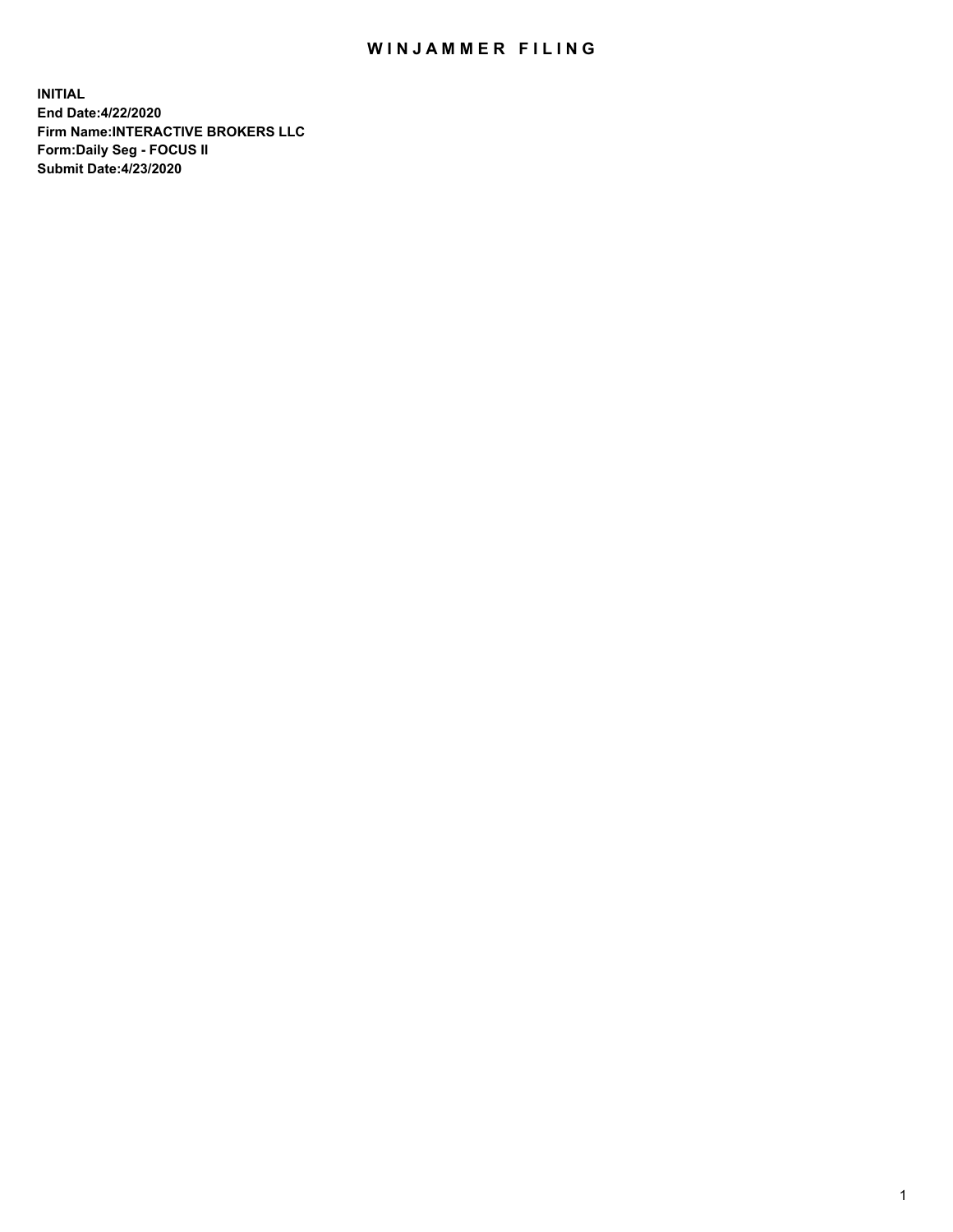**INITIAL End Date:4/22/2020 Firm Name:INTERACTIVE BROKERS LLC Form:Daily Seg - FOCUS II Submit Date:4/23/2020 Daily Segregation - Cover Page**

| Name of Company                                                                                                                                                                                                                                                                                                                | <b>INTERACTIVE BROKERS LLC</b>                                                   |
|--------------------------------------------------------------------------------------------------------------------------------------------------------------------------------------------------------------------------------------------------------------------------------------------------------------------------------|----------------------------------------------------------------------------------|
| <b>Contact Name</b>                                                                                                                                                                                                                                                                                                            | James Menicucci                                                                  |
| <b>Contact Phone Number</b>                                                                                                                                                                                                                                                                                                    | 203-618-8085                                                                     |
| <b>Contact Email Address</b>                                                                                                                                                                                                                                                                                                   | jmenicucci@interactivebrokers.c<br>om                                            |
| FCM's Customer Segregated Funds Residual Interest Target (choose one):<br>a. Minimum dollar amount: ; or<br>b. Minimum percentage of customer segregated funds required:% ; or<br>c. Dollar amount range between: and; or<br>d. Percentage range of customer segregated funds required between:% and%.                         | <u>0</u><br>$\overline{\mathbf{0}}$<br>155,000,000 245,000,000<br>0 <sub>0</sub> |
| FCM's Customer Secured Amount Funds Residual Interest Target (choose one):<br>a. Minimum dollar amount: ; or<br>b. Minimum percentage of customer secured funds required:% ; or<br>c. Dollar amount range between: and; or<br>d. Percentage range of customer secured funds required between:% and%.                           | <u>0</u><br>$\overline{\mathbf{0}}$<br>80,000,000 120,000,000<br>0 <sub>0</sub>  |
| FCM's Cleared Swaps Customer Collateral Residual Interest Target (choose one):<br>a. Minimum dollar amount: ; or<br>b. Minimum percentage of cleared swaps customer collateral required:% ; or<br>c. Dollar amount range between: and; or<br>d. Percentage range of cleared swaps customer collateral required between:% and%. | <u>0</u><br>$\underline{\mathbf{0}}$<br>0 <sub>0</sub><br>0 <sub>0</sub>         |

Attach supporting documents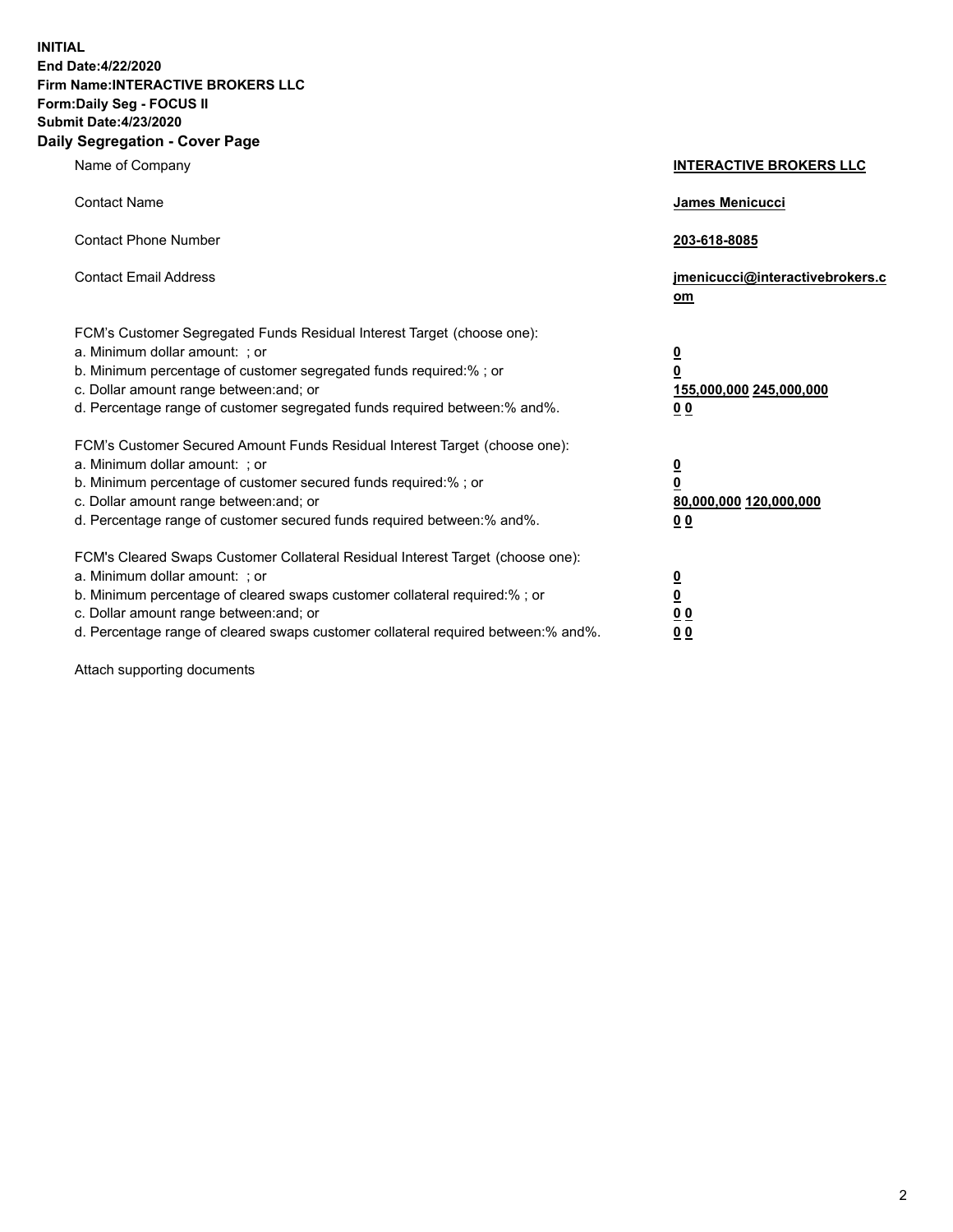**INITIAL End Date:4/22/2020 Firm Name:INTERACTIVE BROKERS LLC Form:Daily Seg - FOCUS II Submit Date:4/23/2020 Daily Segregation - Secured Amounts**

|                | <u>Dany Ocymganon - Occarca Amoante</u>                                                     |                                                   |
|----------------|---------------------------------------------------------------------------------------------|---------------------------------------------------|
|                | Foreign Futures and Foreign Options Secured Amounts                                         |                                                   |
|                | Amount required to be set aside pursuant to law, rule or regulation of a foreign            | $0$ [7305]                                        |
|                | government or a rule of a self-regulatory organization authorized thereunder                |                                                   |
| $\mathbf{1}$ . | Net ledger balance - Foreign Futures and Foreign Option Trading - All Customers             |                                                   |
|                | A. Cash                                                                                     | 572,762,494 [7315]                                |
|                | B. Securities (at market)                                                                   | $0$ [7317]                                        |
| 2.             | Net unrealized profit (loss) in open futures contracts traded on a foreign board of trade   | 1,040,753 [7325]                                  |
| 3.             | Exchange traded options                                                                     |                                                   |
|                | a. Market value of open option contracts purchased on a foreign board of trade              | <b>98,139</b> [7335]                              |
|                | b. Market value of open contracts granted (sold) on a foreign board of trade                | -238,905 [7337]                                   |
| 4.             | Net equity (deficit) (add lines 1. 2. and 3.)                                               | 573,662,481 [7345]                                |
| 5.             | Account liquidating to a deficit and account with a debit balances - gross amount           | <b>5,220</b> [7351]                               |
|                | Less: amount offset by customer owned securities                                            | 0 [7352] 5,220 [7354]                             |
| 6.             | Amount required to be set aside as the secured amount - Net Liquidating Equity              | 573,667,701 [7355]                                |
|                | Method (add lines 4 and 5)                                                                  |                                                   |
| 7.             | Greater of amount required to be set aside pursuant to foreign jurisdiction (above) or line | 573,667,701 [7360]                                |
|                | 6.                                                                                          |                                                   |
| $\mathbf{1}$ . | FUNDS DEPOSITED IN SEPARATE REGULATION 30.7 ACCOUNTS<br>Cash in banks                       |                                                   |
|                | A. Banks located in the United States                                                       |                                                   |
|                | B. Other banks qualified under Regulation 30.7                                              | 205,459,562 [7500]<br>0 [7520] 205,459,562 [7530] |
| 2.             | Securities                                                                                  |                                                   |
|                | A. In safekeeping with banks located in the United States                                   | 379,902,200 [7540]                                |
|                | B. In safekeeping with other banks qualified under Regulation 30.7                          | 0 [7560] 379,902,200 [7570]                       |
| 3.             | Equities with registered futures commission merchants                                       |                                                   |
|                | A. Cash                                                                                     | $0$ [7580]                                        |
|                | <b>B.</b> Securities                                                                        | $0$ [7590]                                        |
|                | C. Unrealized gain (loss) on open futures contracts                                         | $0$ [7600]                                        |
|                | D. Value of long option contracts                                                           | $0$ [7610]                                        |
|                | E. Value of short option contracts                                                          | 0 [7615] 0 [7620]                                 |
| 4.             | Amounts held by clearing organizations of foreign boards of trade                           |                                                   |
|                | A. Cash                                                                                     | $0$ [7640]                                        |
|                | <b>B.</b> Securities                                                                        | $0$ [7650]                                        |
|                | C. Amount due to (from) clearing organization - daily variation                             | $0$ [7660]                                        |
|                | D. Value of long option contracts                                                           | $0$ [7670]                                        |
|                | E. Value of short option contracts                                                          | 0 [7675] 0 [7680]                                 |
| 5.             | Amounts held by members of foreign boards of trade                                          |                                                   |
|                | A. Cash                                                                                     | 111,649,945 [7700]                                |
|                | <b>B.</b> Securities                                                                        | $0$ [7710]                                        |
|                | C. Unrealized gain (loss) on open futures contracts                                         | 1,018,668 [7720]                                  |
|                | D. Value of long option contracts                                                           | 98,139 [7730]                                     |
|                | E. Value of short option contracts                                                          | <u>-238,905</u> [7735] <u>112,527,847</u> [7740]  |
| 6.             | Amounts with other depositories designated by a foreign board of trade                      | 0 [7760]                                          |
| 7.             | Segregated funds on hand                                                                    | $0$ [7765]                                        |
| 8.             | Total funds in separate section 30.7 accounts                                               | 697,889,609 [7770]                                |
| 9.             | Excess (deficiency) Set Aside for Secured Amount (subtract line 7 Secured Statement         | 124,221,908 [7380]                                |
|                | Page 1 from Line 8)                                                                         |                                                   |
| 10.            | Management Target Amount for Excess funds in separate section 30.7 accounts                 | 80,000,000 [7780]                                 |
| 11.            | Excess (deficiency) funds in separate 30.7 accounts over (under) Management Target          | 44,221,908 [7785]                                 |
|                |                                                                                             |                                                   |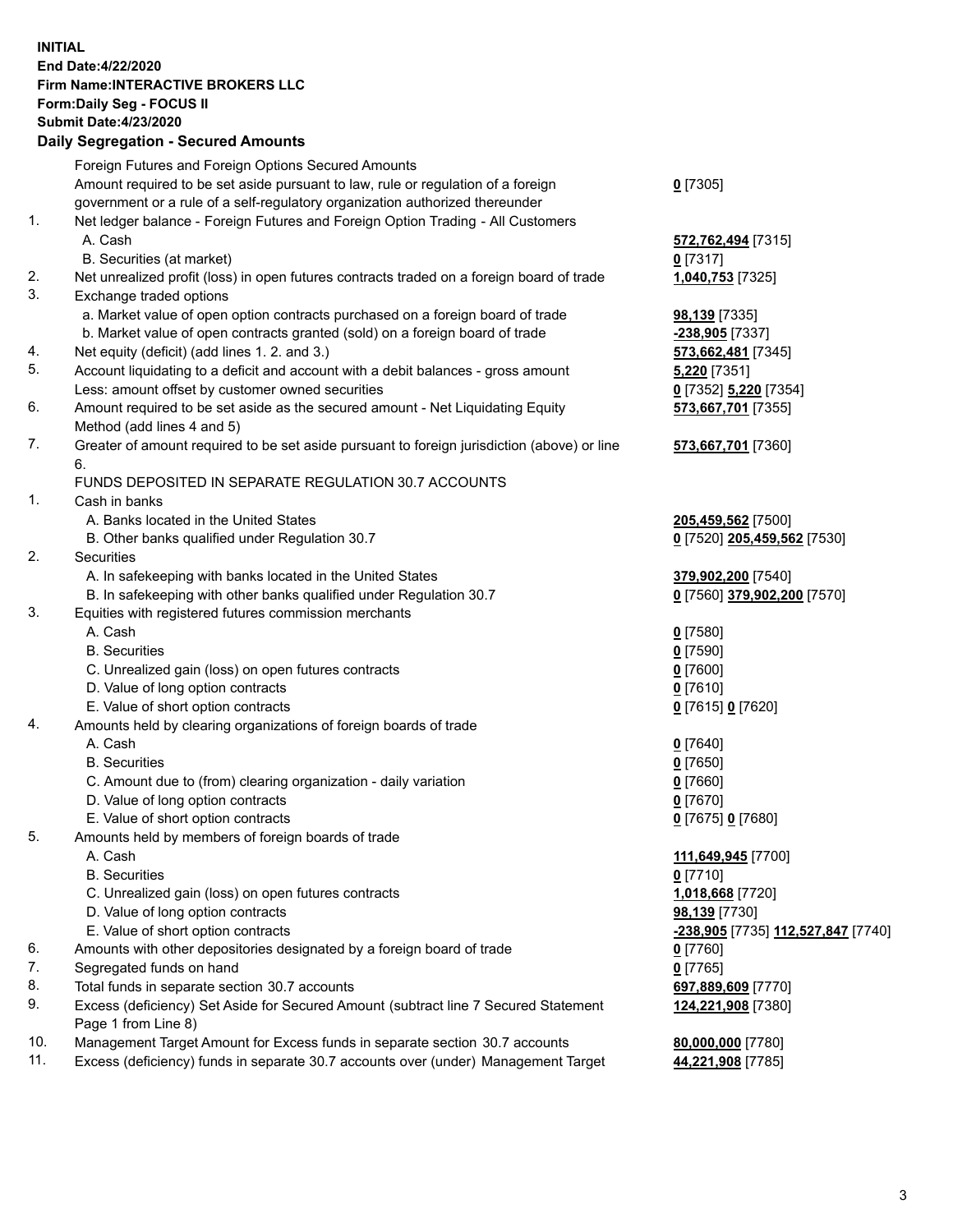**INITIAL End Date:4/22/2020 Firm Name:INTERACTIVE BROKERS LLC Form:Daily Seg - FOCUS II Submit Date:4/23/2020 Daily Segregation - Segregation Statement** SEGREGATION REQUIREMENTS(Section 4d(2) of the CEAct) 1. Net ledger balance A. Cash **6,199,984,923** [7010] B. Securities (at market) **0** [7020] 2. Net unrealized profit (loss) in open futures contracts traded on a contract market **-48,397,146** [7030] 3. Exchange traded options A. Add market value of open option contracts purchased on a contract market **440,399,910** [7032] B. Deduct market value of open option contracts granted (sold) on a contract market **-428,729,249** [7033] 4. Net equity (deficit) (add lines 1, 2 and 3) **6,163,258,438** [7040] 5. Accounts liquidating to a deficit and accounts with debit balances - gross amount **81,033,396** [7045] Less: amount offset by customer securities **0** [7047] **81,033,396** [7050] 6. Amount required to be segregated (add lines 4 and 5) **6,244,291,834** [7060] FUNDS IN SEGREGATED ACCOUNTS 7. Deposited in segregated funds bank accounts A. Cash **2,909,195,855** [7070] B. Securities representing investments of customers' funds (at market) **1,804,412,890** [7080] C. Securities held for particular customers or option customers in lieu of cash (at market) **0** [7090] 8. Margins on deposit with derivatives clearing organizations of contract markets A. Cash **514,218,200** [7100] B. Securities representing investments of customers' funds (at market) **1,291,658,842** [7110] C. Securities held for particular customers or option customers in lieu of cash (at market) **0** [7120] 9. Net settlement from (to) derivatives clearing organizations of contract markets **5,435,953** [7130] 10. Exchange traded options A. Value of open long option contracts **440,176,712** [7132] B. Value of open short option contracts **-428,546,031** [7133] 11. Net equities with other FCMs A. Net liquidating equity **0** [7140] B. Securities representing investments of customers' funds (at market) **0** [7160] C. Securities held for particular customers or option customers in lieu of cash (at market) **0** [7170] 12. Segregated funds on hand **0** [7150] 13. Total amount in segregation (add lines 7 through 12) **6,536,552,421** [7180] 14. Excess (deficiency) funds in segregation (subtract line 6 from line 13) **292,260,587** [7190] 15. Management Target Amount for Excess funds in segregation **155,000,000** [7194] 16. Excess (deficiency) funds in segregation over (under) Management Target Amount **137,260,587** [7198]

Excess